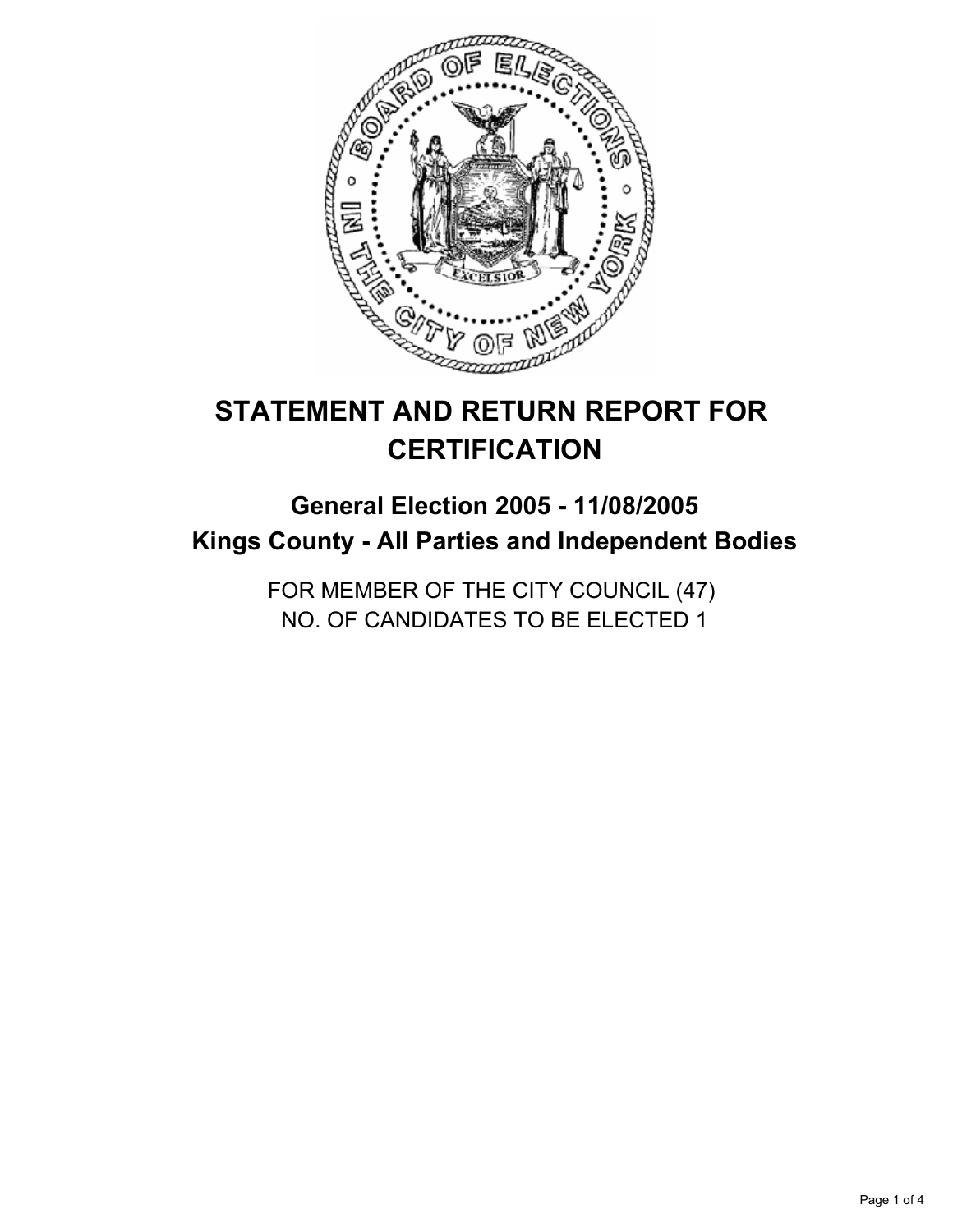

## **ASSEMBLY DISTRICT 45**

| <b>PUBLIC COUNTER</b>                    | 2,093 |
|------------------------------------------|-------|
| <b>EMERGENCY</b>                         | 0     |
| ABSENTEE/MILITARY                        | 36    |
| AFFIDAVIT                                | 23    |
| <b>TOTAL BALLOTS</b>                     | 2,152 |
| RUSSELL GALLO (REPUBLICAN)               | 384   |
| DOMENIC M RECCHIA JR. (DEMOCRATIC)       | 951   |
| RUSSELL GALLO (INDEPENDENCE)             | 25    |
| RUSSELL GALLO (CONSERVATIVE)             | 51    |
| DOMENIC M RECCHIA JR. (WORKING FAMILIES) | 55    |
| <b>TOTAL VOTES</b>                       | 1,466 |
| <b>UNRECORDED</b>                        | 686   |

**ASSEMBLY DISTRICT 46**

| <b>PUBLIC COUNTER</b><br>10,294             |     |
|---------------------------------------------|-----|
| <b>EMERGENCY</b>                            | 10  |
| ABSENTEE/MILITARY                           | 279 |
| <b>AFFIDAVIT</b>                            | 119 |
| <b>TOTAL BALLOTS</b><br>10,702              |     |
| RUSSELL GALLO (REPUBLICAN)<br>1,257         |     |
| DOMENIC M RECCHIA JR. (DEMOCRATIC)<br>4,913 |     |
| RUSSELL GALLO (INDEPENDENCE)                | 107 |
| RUSSELL GALLO (CONSERVATIVE)                | 104 |
| DOMENIC M RECCHIA JR. (WORKING FAMILIES)    | 290 |
| 6,671<br><b>TOTAL VOTES</b>                 |     |
| <b>UNRECORDED</b><br>4.031                  |     |

#### **ASSEMBLY DISTRICT 47**

| PUBLIC COUNTER                           | 9.974  |
|------------------------------------------|--------|
| <b>EMERGENCY</b>                         | 5      |
| ABSENTEE/MILITARY                        | 240    |
| <b>AFFIDAVIT</b>                         | 83     |
| <b>TOTAL BALLOTS</b>                     | 10,302 |
| RUSSELL GALLO (REPUBLICAN)               | 2,314  |
| DOMENIC M RECCHIA JR. (DEMOCRATIC)       | 4,013  |
| RUSSELL GALLO (INDEPENDENCE)             | 127    |
| RUSSELL GALLO (CONSERVATIVE)             | 178    |
| DOMENIC M RECCHIA JR. (WORKING FAMILIES) | 304    |
| <b>TOTAL VOTES</b>                       | 6,936  |
| <b>UNRECORDED</b>                        | 3.366  |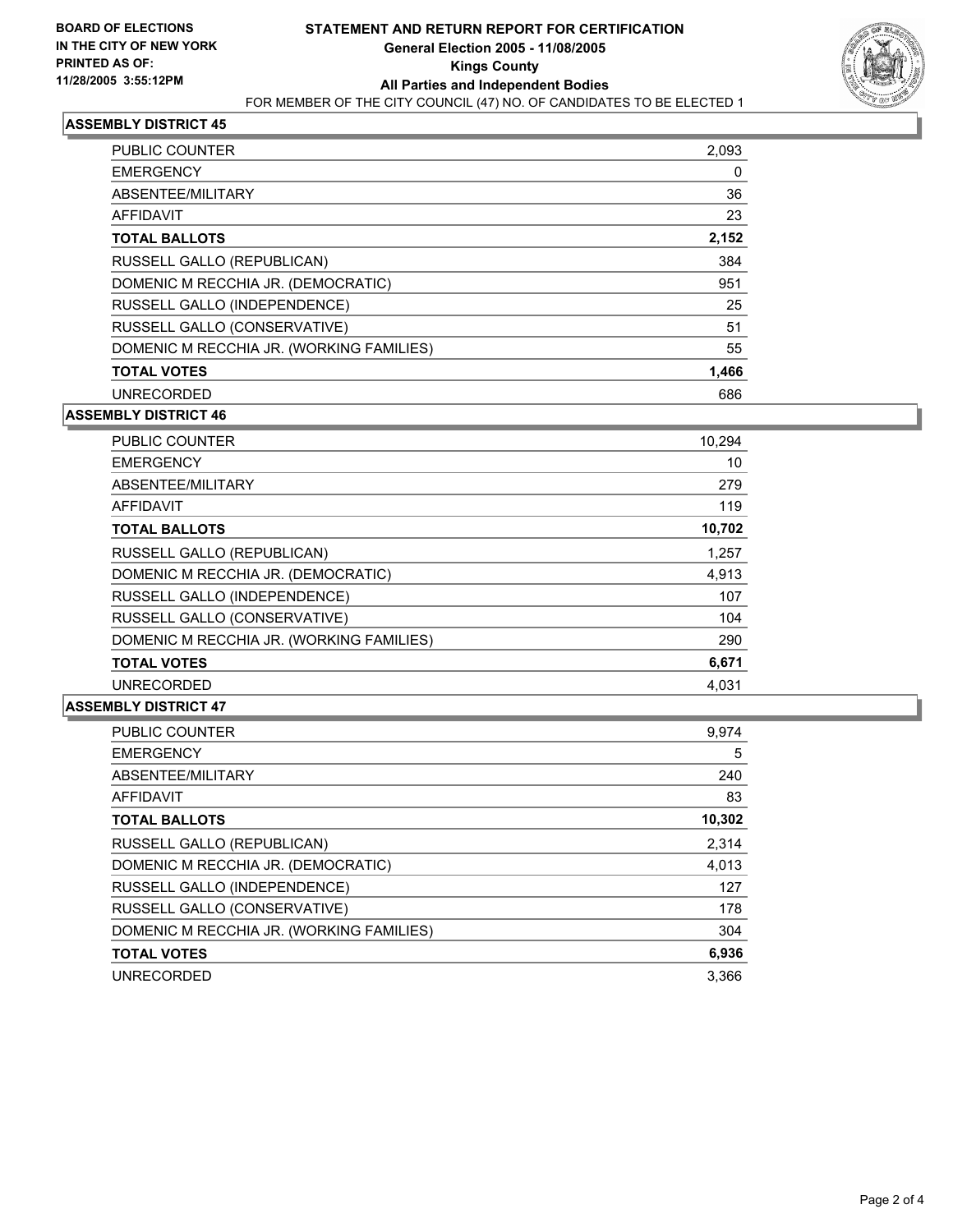

#### **ASSEMBLY DISTRICT 49**

| <b>PUBLIC COUNTER</b>                    | 631 |
|------------------------------------------|-----|
| <b>EMERGENCY</b>                         | 0   |
| ABSENTEE/MILITARY                        | 9   |
| <b>AFFIDAVIT</b>                         | 4   |
| <b>TOTAL BALLOTS</b>                     | 644 |
| RUSSELL GALLO (REPUBLICAN)               | 176 |
| DOMENIC M RECCHIA JR. (DEMOCRATIC)       | 196 |
| RUSSELL GALLO (INDEPENDENCE)             | 8   |
| RUSSELL GALLO (CONSERVATIVE)             | 21  |
| DOMENIC M RECCHIA JR. (WORKING FAMILIES) | 18  |
| <b>TOTAL VOTES</b>                       | 419 |
| <b>UNRECORDED</b>                        | 225 |